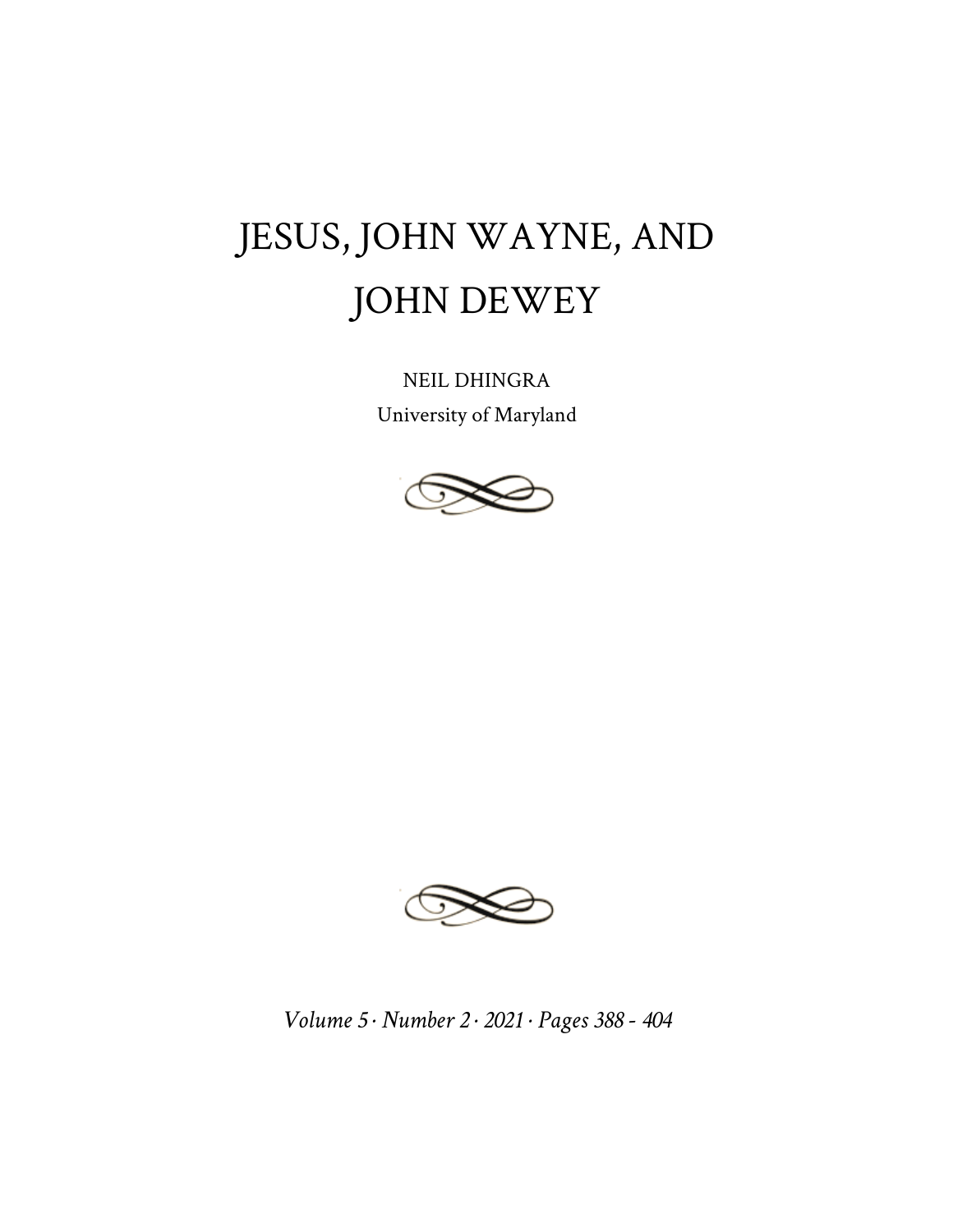n her brilliant *Jesus and John Wayne*, Kristin Kobes Du Mez argues many evangelical Christians envisioned Donald Trump as the "reincarnation of John Wayne."<sup>1</sup> Trump was apparently unhindered by political correctness, democratic norms, or traditional Christian virtues in his willingness to protect an imperiled United States. If their coreligionists claimed evangelicals had to choose between Jesus and Trump, these evangelicals negotiated the "conflict." "There might be a place for the softer virtues, but the perilous times necessitated ruthless power."2 They joined other Trump supporters who acknowledged he was "worse than imperfect" and "only in a corrupt republic, in corrupt times, could a Trump rise."  $3$  Nevertheless, he I

<sup>1</sup> Kristin Kobes Du Mez, *Jesus and John Wayne: How White Evangelicals Corrupted a Faith and Fractured a Nation* (New York: Liveright Publishing, 2020), 271. Du Mez's fellow historian, Victor Davis Hanson, an influential Trump supporter, directly compared Donald Trump to *The Searchers'* Ethan Edwards. See, for instance, Victor Davis Hanson, "Donald Trump, Tragic Hero," *National Review*, April 12, 2018. For a dissenting view, which mentions *The Searchers*, that suggests that John Wayne may be used to critique as well as bolster Donald Trump, see Daniel Cole, "Donald Trump is Not John Wayne," *Comment,* September 1, 2021. <sup>2</sup> Du Mez, *Jesus*, 304, 59.

<sup>3</sup> Michael Anton, "The Flight 93 Election," *Claremont Review of Books*, September 5, 2016.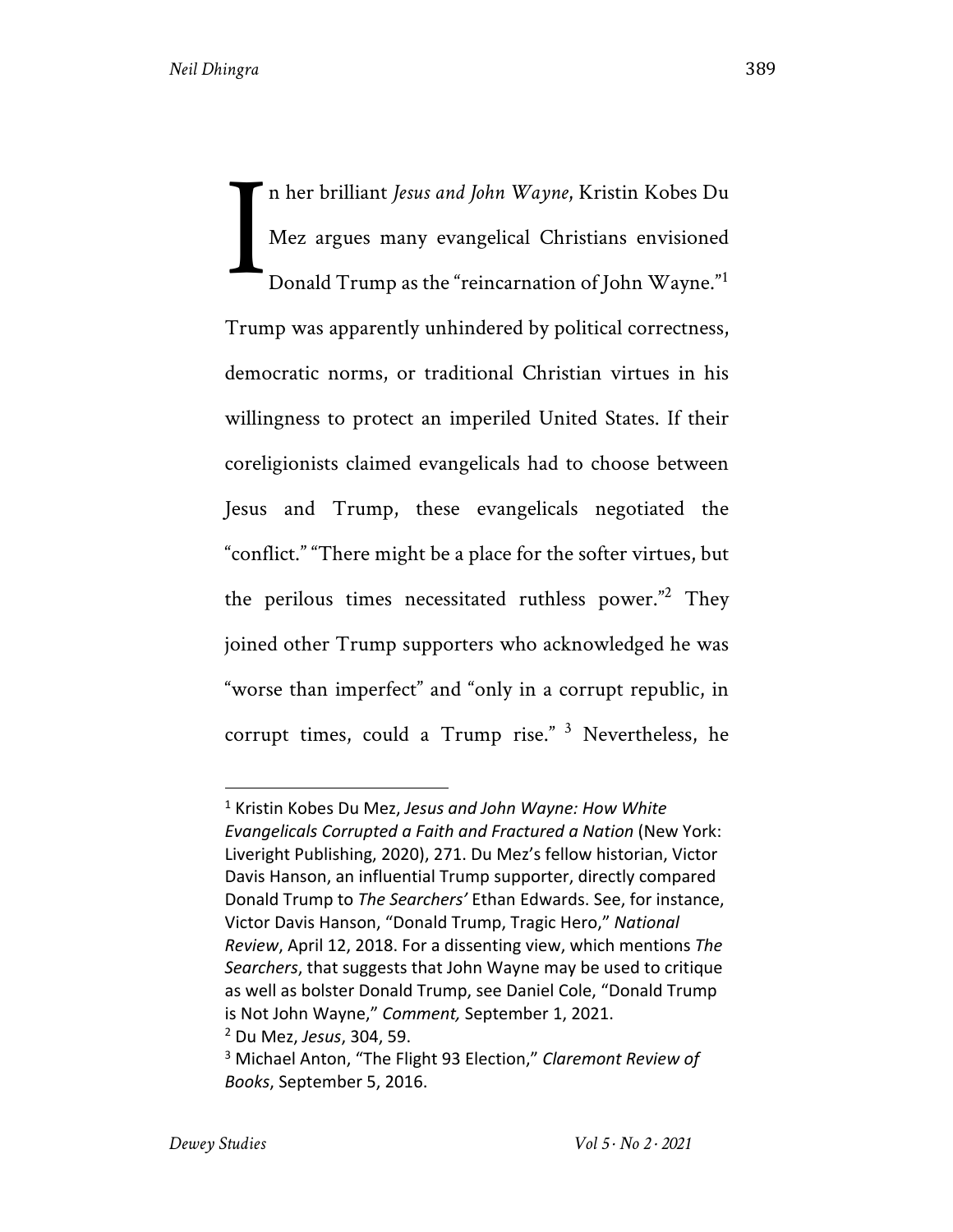seemed uniquely able to win, and these "imperfections" lent him "energy, his dynamism."<sup>4</sup>

How should college and university educators respond to such thinking? I argue that educators can use *The Searchers* (1956) to help students scrutinize two claims. First, they can question the archetype of John Wayne as a "good" protector through redemptive violence. Second, they might ask whether, even with reluctance, a society can rely on ruthless power *and* retain its innocence.5

Those evangelicals who support Trump may at best be characterized as bad tragic pragmatic thinkers.<sup>6</sup> They did

<sup>6</sup> This is not to discount the possibility of mob psychology replacing critical intelligence. See Randolph Bourne, "Twilight of the Idols," in *War and the Intellectuals: Collected Essays, 1915- 1919*, edited by Carl Resek (New York: Harper, 1969): 53-64. It should be noted that Du Mez claims evangelical support for Trump was not "merely a pragmatic choice," explicable in "purely transactional terms" (3). Her book seems consistent with a transactional field reconstructed by habits and social customs, particularly the theologically intensified perception of threat. (Thus, she writes, for evangelicals, "the ends would justify the means" [133], and "it wasn't about how you played the game. It was about winning" [156].) See Roudy W. Hildreth,

<sup>4</sup> Joshua Hochschild, "Once Upon a Presidency," *American Mind*, February 19, 2021.

<sup>5</sup> For the use of a Western (*High Noon*) in an introductory political science course at the college level to interrogate "extreme action," see Brandon Valeriano, "Teaching Introduction to International Politics with Film," *Journal of Political Science Education* 9 (2013): 57-72, 62.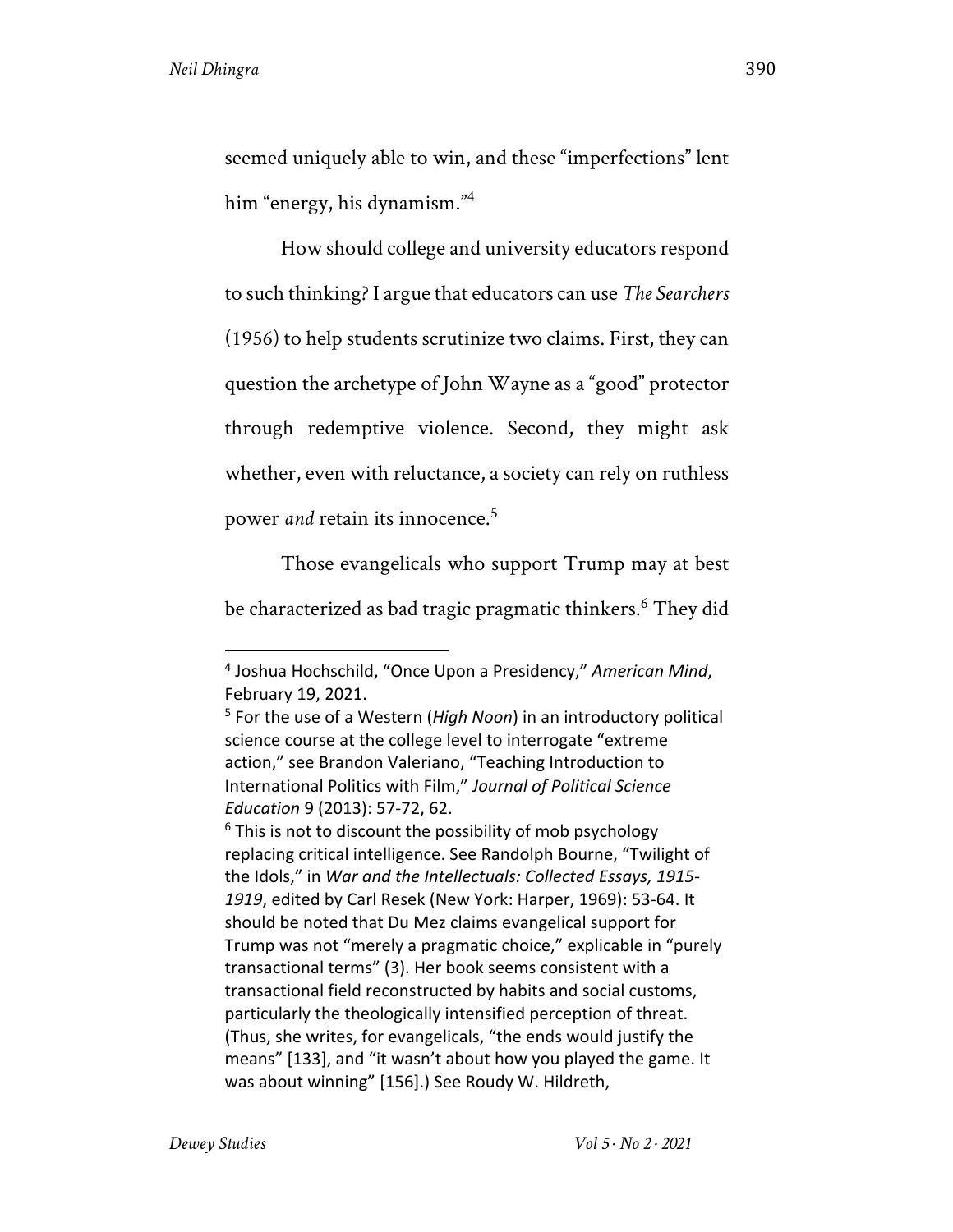not retreat from political action to a principle of absolute morality—Jesus or John Wayne. That could mean either faithfulness inattentive to any consequences or unproblematic recourse to a quasi-pagan "warrior" ethos.<sup>7</sup> Instead, cognizant of a genuine moral dilemma and the inevitability of tradeoffs, they supported a flawed but potentially effective leader to protect threatened values. Eddie Glaude writes of John Dewey, "He refuses to reconcile such conflicts and see harmony in tragic situations. He also refuses to be paralyzed in the face of tragedy."<sup>8</sup> As Michael Anton told would-be Trump voters, "There are no guarantees."9 In this case, the problem with evangelical voters may not be their reasoning but their values. This could be true.

Still, is there something wrong with their reasoning, which educators and students may examine without

<sup>&</sup>quot;Reconstructing Dewey on Power," *Political Theory* 37, no. 6 (2009): 780-807.

<sup>7</sup> See Rowan Williams, "War and Statecraft: An Exchange," *First Things* March 2004, 14. Du Mez's figures often tellingly evince at least initial reluctance.

<sup>8</sup> Eddie S. Glaude, *In a Shade of Blue: Pragmatism and the Politics of Black America* (Chicago: University of Chicago Press, 2007), 39. <sup>9</sup> Anton, "Flight 93."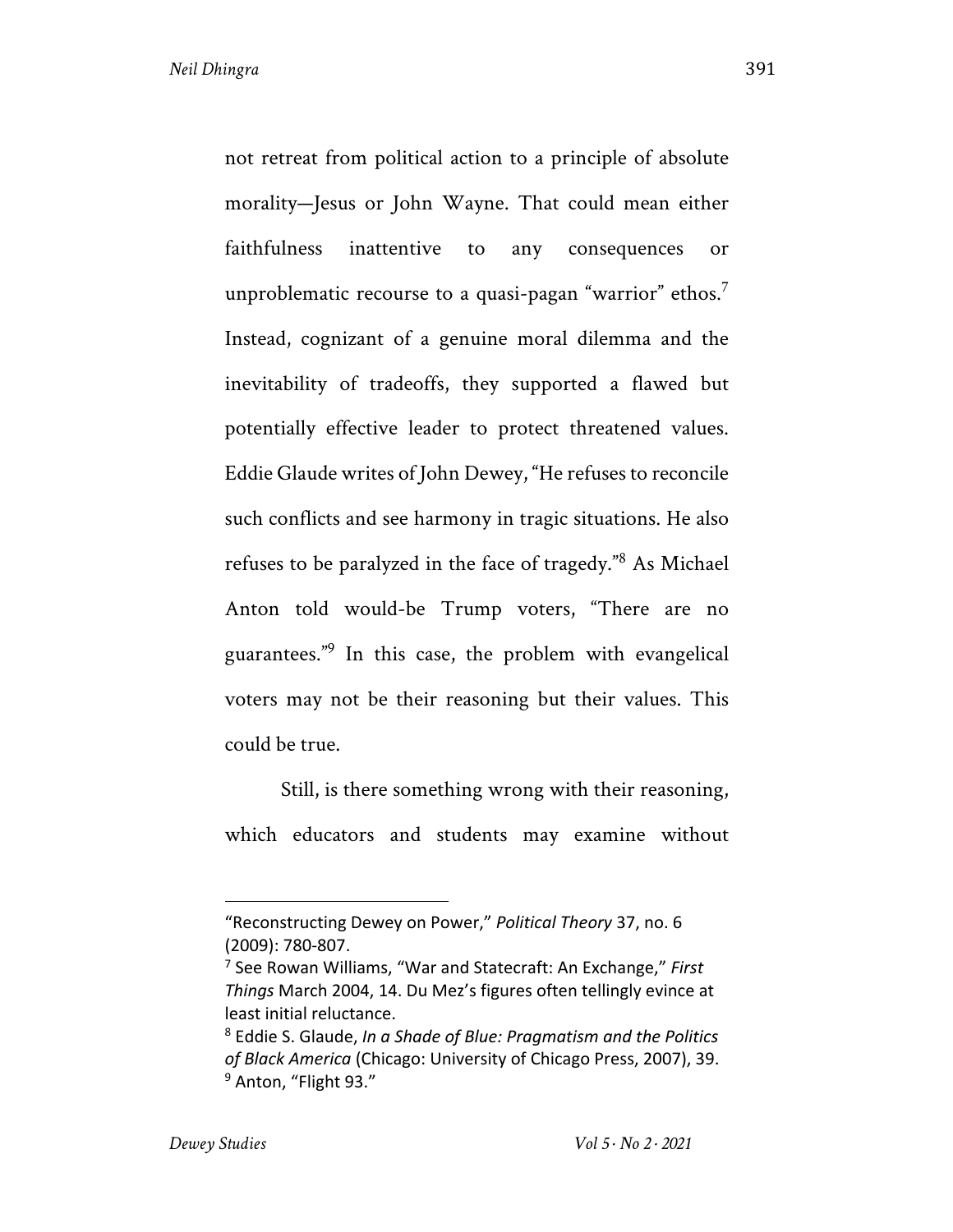viewpoint discrimination in the college classroom? I think so. Eddie Glaude notes Hilary Putnam's criticism that Dewey's pragmatism fails to consider that our actions are not just about maximizing the good. They are also about realizing who we are. Glaude responds that for Dewey, action, as it involves habit and customs, involves *self*discovery. This is "our attempt to figure out, as best we can, given the circumstances, why one impulse carries us this way and the other that way."10 Thus, we can ask what *existentially* has been revealed in the election of the "reincarnation of John Wayne" in President Trump.

Ironically, this question is best posed by John Wayne himself in John Ford's 1956 film, *The Searchers*. The film questions not only Wayne's Ethan Edwards, an embodiment of redemptive violence, but also the innocence of the surrounding "civilized" society. The film remains imperfect in its portrayal of Native Americans. Nevertheless, it suggests that pragmatic recourse to an

<sup>10</sup> Glade, *Shade*, 30. For Dewey and habits, see Sarah M. Stitzlein, "Habits of Democracy: A Deweyan Approach to Citizenship Education in America Today," *Education and Culture* 30, no. 2 (2014), 61-86.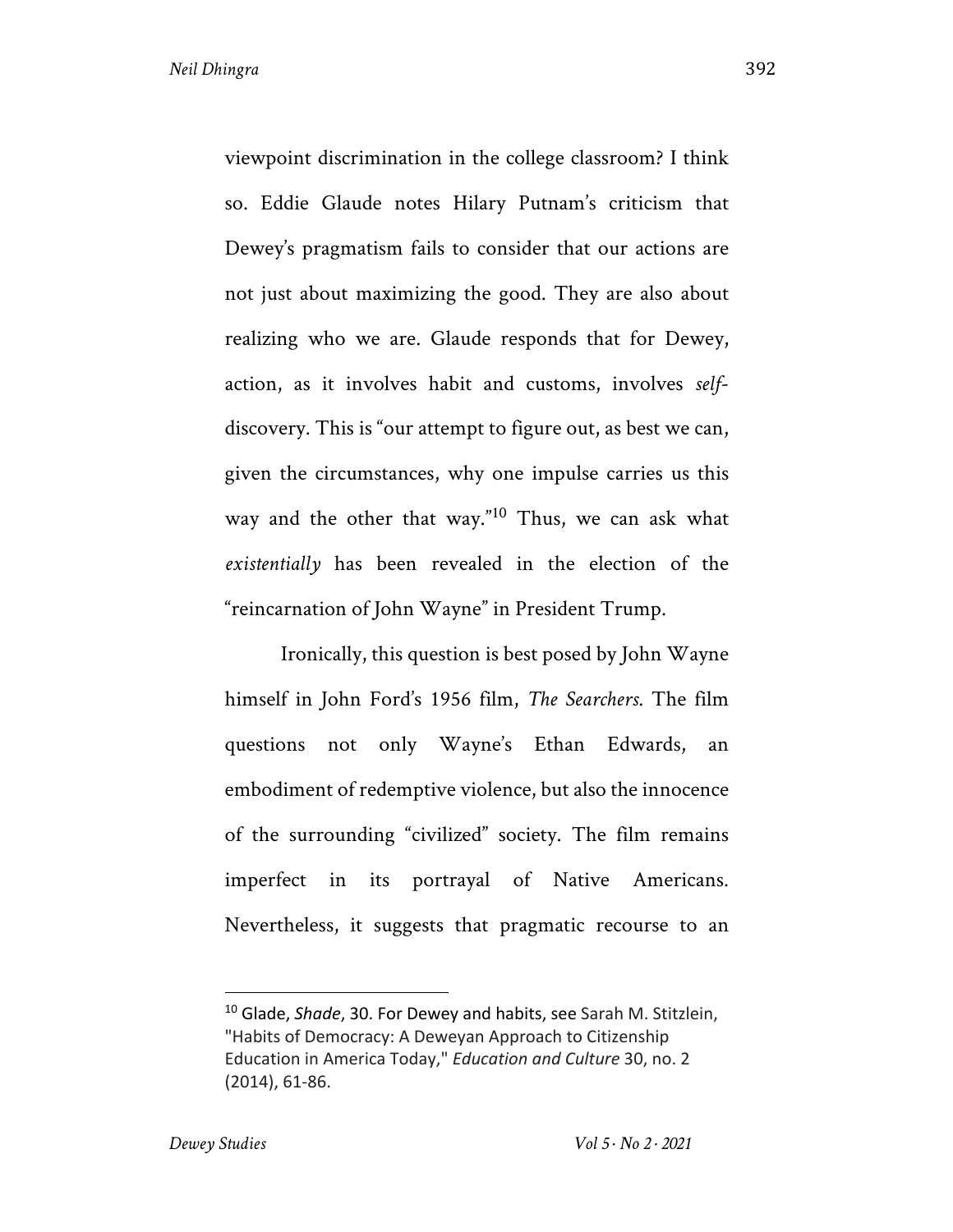Ethan-like figure, even one finally left outside and relegated to the past, never leaves society innocent.

**…**

*The Searchers* begins with disruption. "Uncle Ethan" comes to his brother's homestead. He is a veteran of many conflicts, wearing a worn Confederate overcoat, gifting one of his nieces a medallion "appropriate to Maximilian of Mexico."<sup>11</sup> He possesses currency alluding to bank robbery. Ethan resents their adopted son, Martin, because of his part-Cherokee blood. There is a darkly hinted relationship with Ethan's sister-in-law. Then, his brother's family is attacked by Comanches, with all killed save for Martin and two abducted girls. Ethan and Martin, uneasy partners, set off to rescue them—eventually, just the younger Debbie—in a years-long search.

The Western hero is about a style—"A hero is one who looks like a hero,"<sup>12</sup> Robert Warshow wrote. Ethan has

<sup>11</sup> Frank Nugent, *The Searchers: Shooting Script* (Alexandria, VA: Alexander Street Press, 2004).

<sup>12</sup> Robert Warshow, "Movie Chronicle: The Westerner," in *The Immediate Experience*: *Movies, Comics, Theatre, and Other Aspects of Popular Culture* (Cambridge, MA: Harvard University Press, 2001), 123.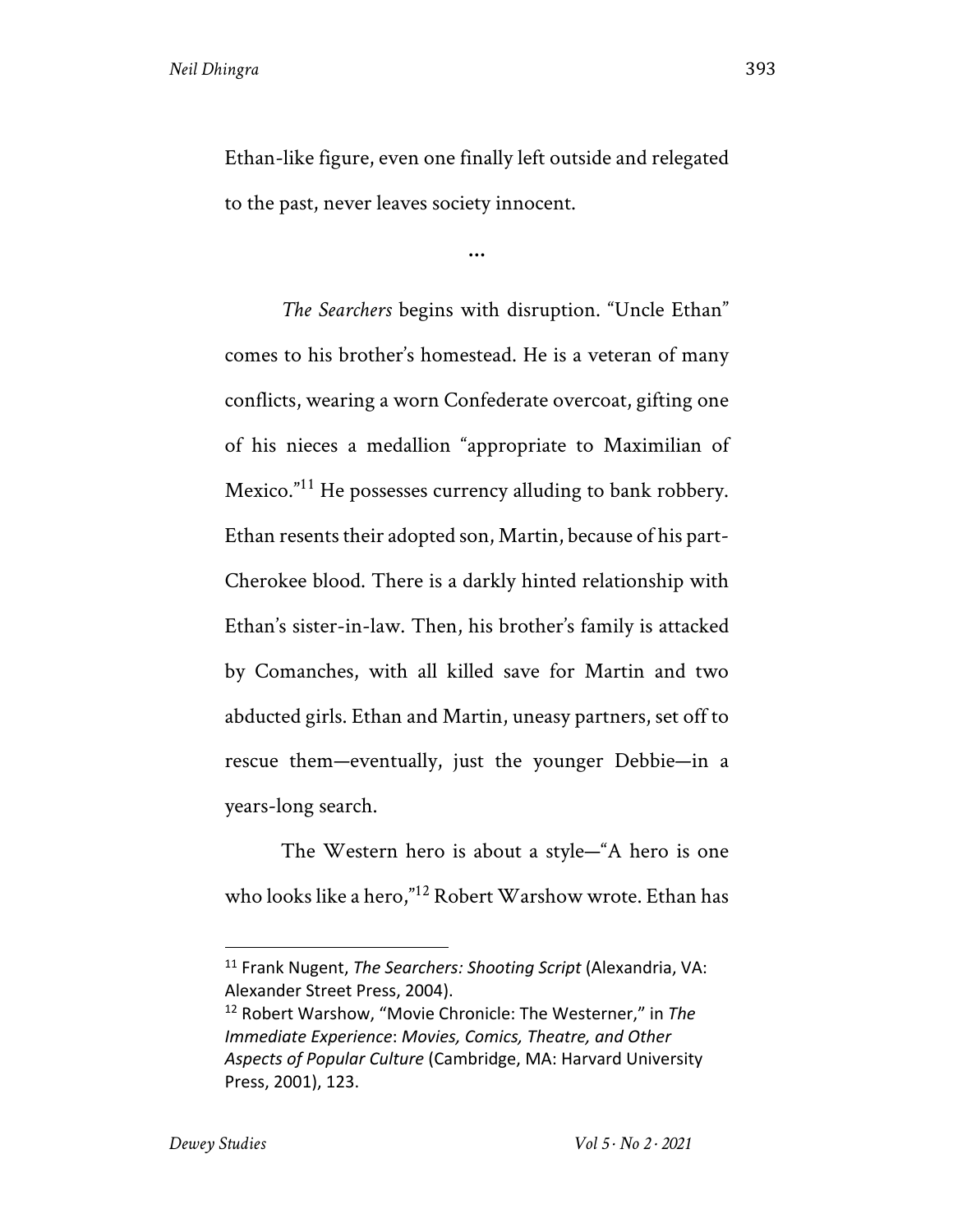style. He looks like a much-needed hero rescuing women from captivity's horrors. However, Ethan's search, which comes to focus on Debbie's abductor, the Comanche chief Scar, gradually deconstructs this image. While a Westerner must know the ways of Native Americans, Ethan increasingly mirrors the "savage" chief, Scar. Ethan will even surpass the Native Americans in brutality, showing not liminality between civilization and "savagery" but the complete absence of restraint. Martin kills Scar, but *Ethan* scalps the chief, defiling the corpse of a man he did not kill.<sup>13</sup> It soon becomes disturbingly clear to Martin that Ethan aims to find Debbie to kill the beloved niece he now considers defiled. Yet when Ethan scalps Scar, his reaction is not one of release but bewilderment at what might be belated self-recognition. When Ethan finally comes upon Debbie, he does not kill her. He lifts her in his arms, places her on his horse, and says, "Let's go home."

Nevertheless, the film's famous last scene has most of the characters, including Martin and a reunited Debbie,

<sup>&</sup>lt;sup>13</sup> J. David Alvis, and John E. Alvis, "Heroic Virtue and the Limits of Democracy in John Ford's The Searchers," *Perspectives on Political Science* 38, no. 2 (2009): 69-78, 76.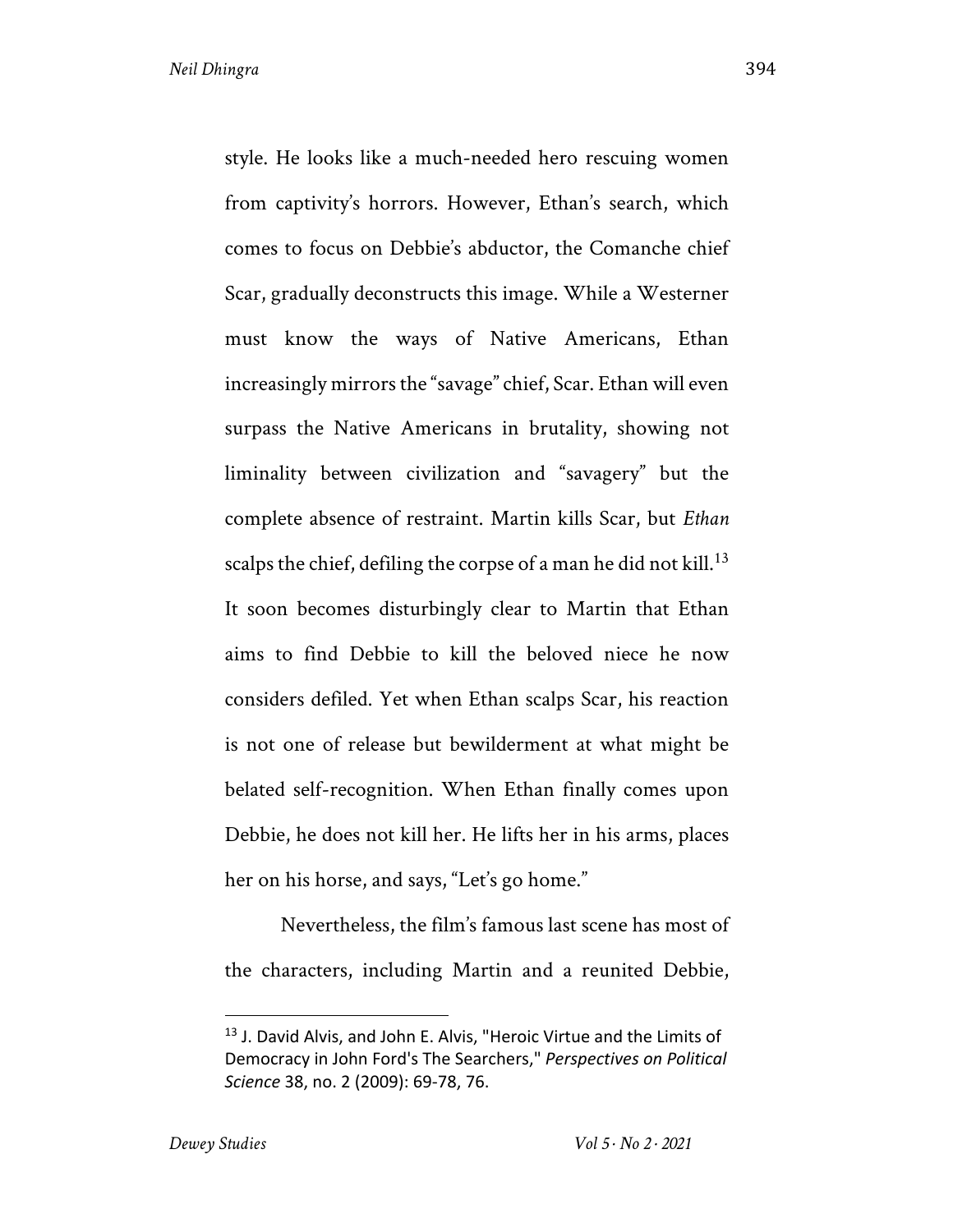enter the home while Ethan remains outside. Ethan remains disruptive. A song asks where he might find "peace of mind;" the silhouetted Ethan grabs his arm in a lonely sign of vulnerability.14 If figures like Donald Trump seem to mimic John Wayne, we must consider why Ethan remains outside and the political significance of this isolation.

No present-day critic considers Ethan to be a straightforward hero. However, scholars imagine that he is left outside for two reasons. First, even if Ethan ceased his redemptive violence before murdering Debbie, his inability to enter the household prolongs an individual tragedy. His self-defeating drive for purity, seen in the hatred of miscegenation and fears of his own sexual desire, separates him from the salvific homestead.<sup>15</sup> Second, his isolation may

<sup>14</sup> Martin M. Winkler, "Tragic Features in John Ford's The Searchers," *The Bucknell Review* 35, no. 1 (1991): 185-208, 201. The gesture has multiple meanings; it also alludes to the silent Western star Harry Carey; see Graham Fuller, "The Searchers," *Sight & Sound* 22, no. 11 (2012).

<sup>&</sup>lt;sup>15</sup> See especially Catholic readings: Anthony Burke Smith, "The Nationalization of the Catholic Imagination: The Westerns of John Ford," *US Catholic Historian* 17, no. 3 (1999): 51-66, 60; Richard Blake, *AfterImage: The Indelible Catholic Imagination of Six American Filmmakers* (Chicago: Loyola Press, 2000), 161; Caesar A. Montevecchio, "Eucharistic Imagery in Film: Two Patterns of Usage," *Journal of Religion & Film* 19, no. 1 (2015): 1-27, 21.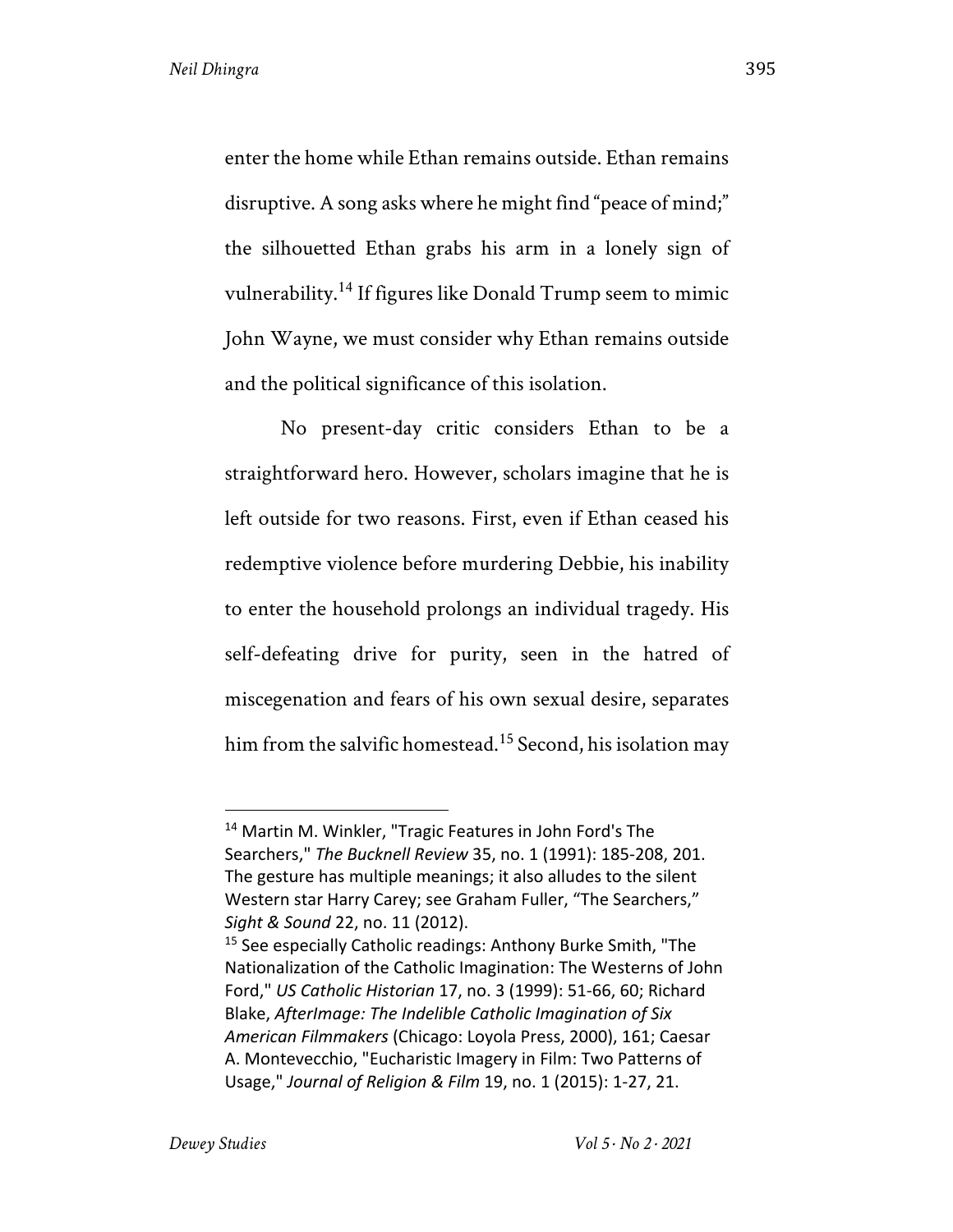suggest cycles of violence will be superseded by the "steady hand of the law." There will be "historical evolution of the country from savagery to civilization."<sup>16</sup> These reasons suggest the homestead can be differentiated from its violent protector, whose tragedy remains his own, who finally is superseded. We might vote for Trump and go safely inside, innocent of his quarantined volatility.

However, *The Searchers* bears another interpretation. Richard Slotkin points out that Ethan being played by the famous John Wayne means "we retain a sense of kinship with him."<sup>17</sup> The problem is never *only* Ethan. As Richard Pippin recognizes, the homestead in that final scene is dark, while Ethan is illuminated.<sup>18</sup> Ethan may even stay out to preserve his family's illusions. *He* has confronted the bewildering depths of his racism and exits to let *them* remain

<sup>&</sup>lt;sup>16</sup> Casey J. Wheatland, "'They're Saved from the Blessings of Civilization:' Violence, Law, and Progress in the Westerns of John Ford," *The Philosophical Journal of Conflict and Violence* 4, no. 2 (2020): 59-80, 78; Winkler, "Tragic Features," 202. See also Glenn Frankel, *The Searchers: The Making of an American Legend* (New York: Bloomsbury, 2013), 309.

<sup>17</sup> Richard Slotkin, *Gunfighter Nation: The Myth of the Frontier in Twentieth Century America* (Norman, OK: University of Oklahoma Press, 1998), 463.

<sup>18</sup> Richard Pippin, *Hollywood Westerns and American Myths* (New Haven: Yale University Press, 2010).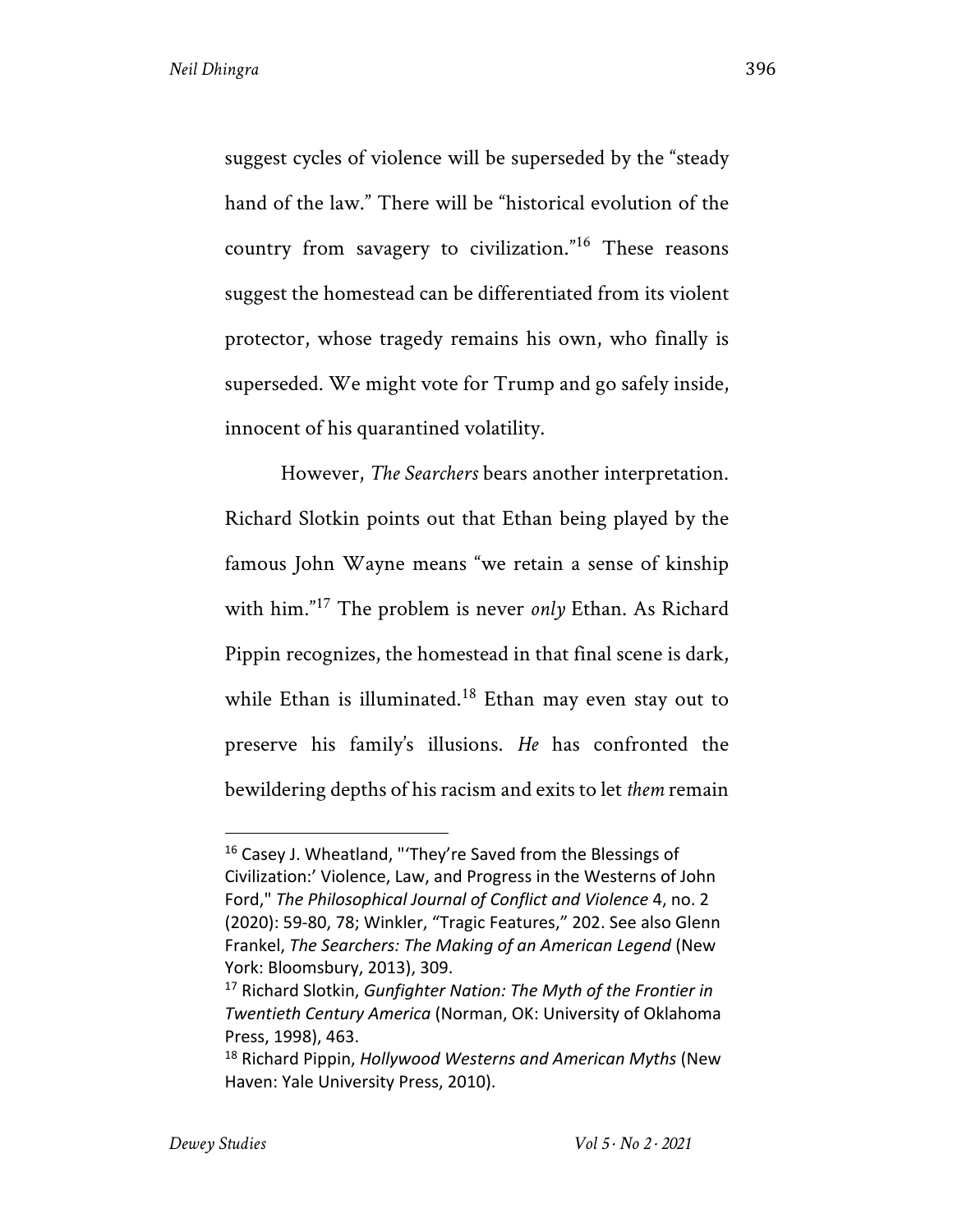innocent. Their apparent happiness, however, conceals deep uncertainty.

The returned Debbie is confused, and the life of the historical Debbie, Cynthia Ann Parker, remained tragic. She never fit in with her biological family.<sup>19</sup> Those inside ignore the violent Ethan, but the wedding scene in *The Searchers*, complete with Bible and white dress, had itself turned violent. That violence had fascinated the women, the film's symbols of civilization. Most importantly, we see Laurie, the conspicuously literate love interest of Martin, the part-Cherokee son who had accompanied Ethan. Laurie, upset that Martin was leaving her, had praised Ethan's plan to kill Debbie, the "leavin's of Comanche bucks." Slotkin recognizes that Laurie shows racism poisoning everything and everyone, even those whose literacy would otherwise suggest a better Texas to come. (Here, we can note the film had previously shown the US military, not just Ethan, committing atrocities.)<sup>20</sup>

<sup>19</sup> See Frankel, *Searchers*.

<sup>20</sup> See Matthew Carter, *Myth of the Western: New Perspectives on Hollywood's Frontier Narrative* (Edinburgh: Edinburgh University Press, 2014), 105-7.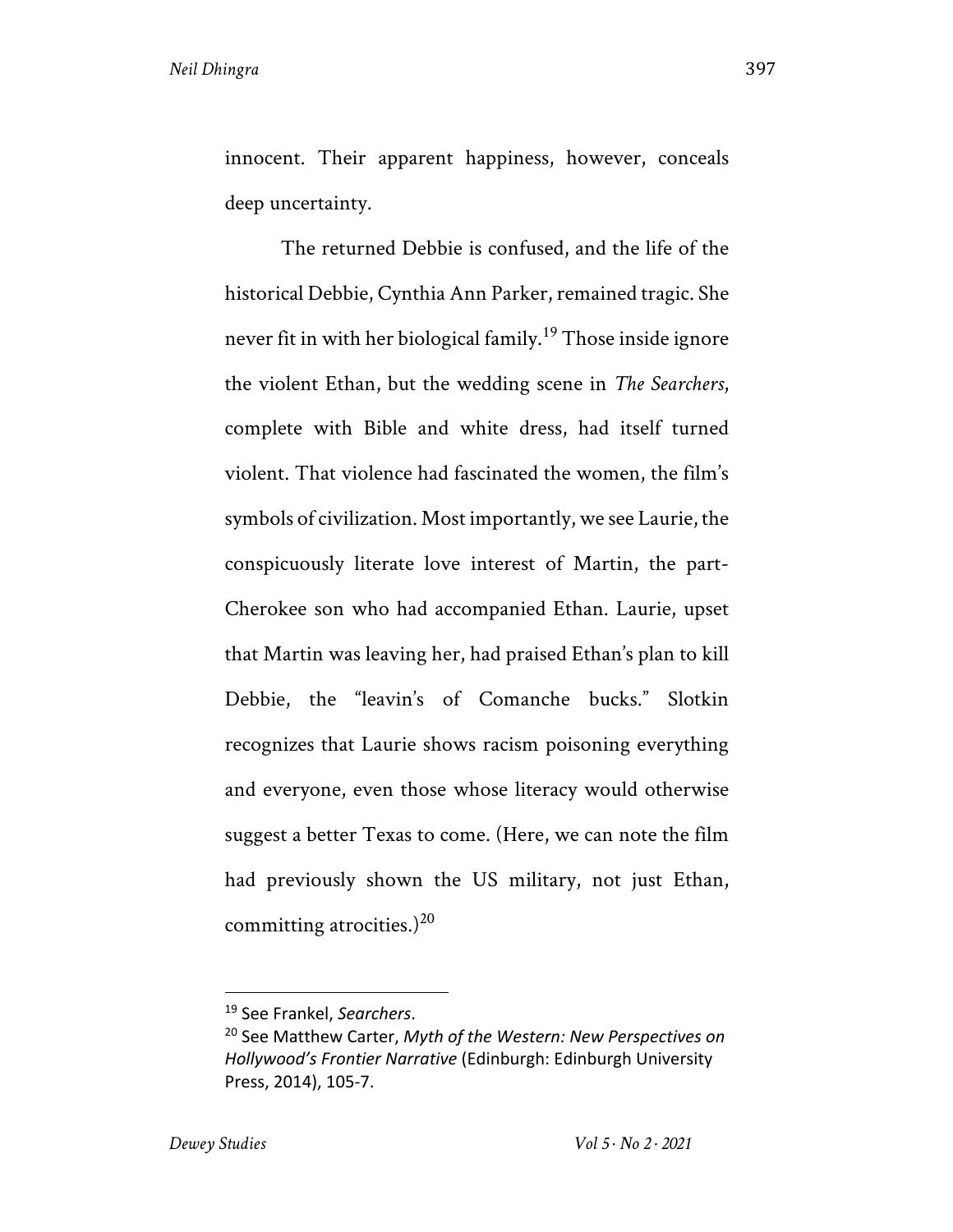Thus, *The Searchers* challenges not only images of a "good" John Wayne but also the pragmatic use of the redemptive violence of disruptive figures. Its portrayal of the uncertain Texas-to-be contrasts to the Athenian self-awareness displayed in classical tragedy. As Rowan Williams notes, Euripides' tragedies never place the Chorus safely away from the tragic action. Nor do they leave disruptive individuals like Medea outside the city gates. Instead of fostering an unreflective solidarity in "civilized" innocence, Athens becomes a city aware of its own fragility and the vulnerability of its self-conceptions. Even invocations to law and reason, like those of Medea's oath-breaking (and doomed) husband, Jason, and the ruler Creon, can become dangerously self-serving.<sup>21</sup>

**…**

Educators can use John Wayne, in *The Searchers*, to cast out John Wayne, in some of his jingoistic roles, as political exemplar. Even if "good" citizens may consider themselves tragic pragmatic thinkers, the pragmatic

<sup>21</sup> Rowan Williams, *The Tragic Imagination* (Oxford: Oxford University Press, 2016), 21ff.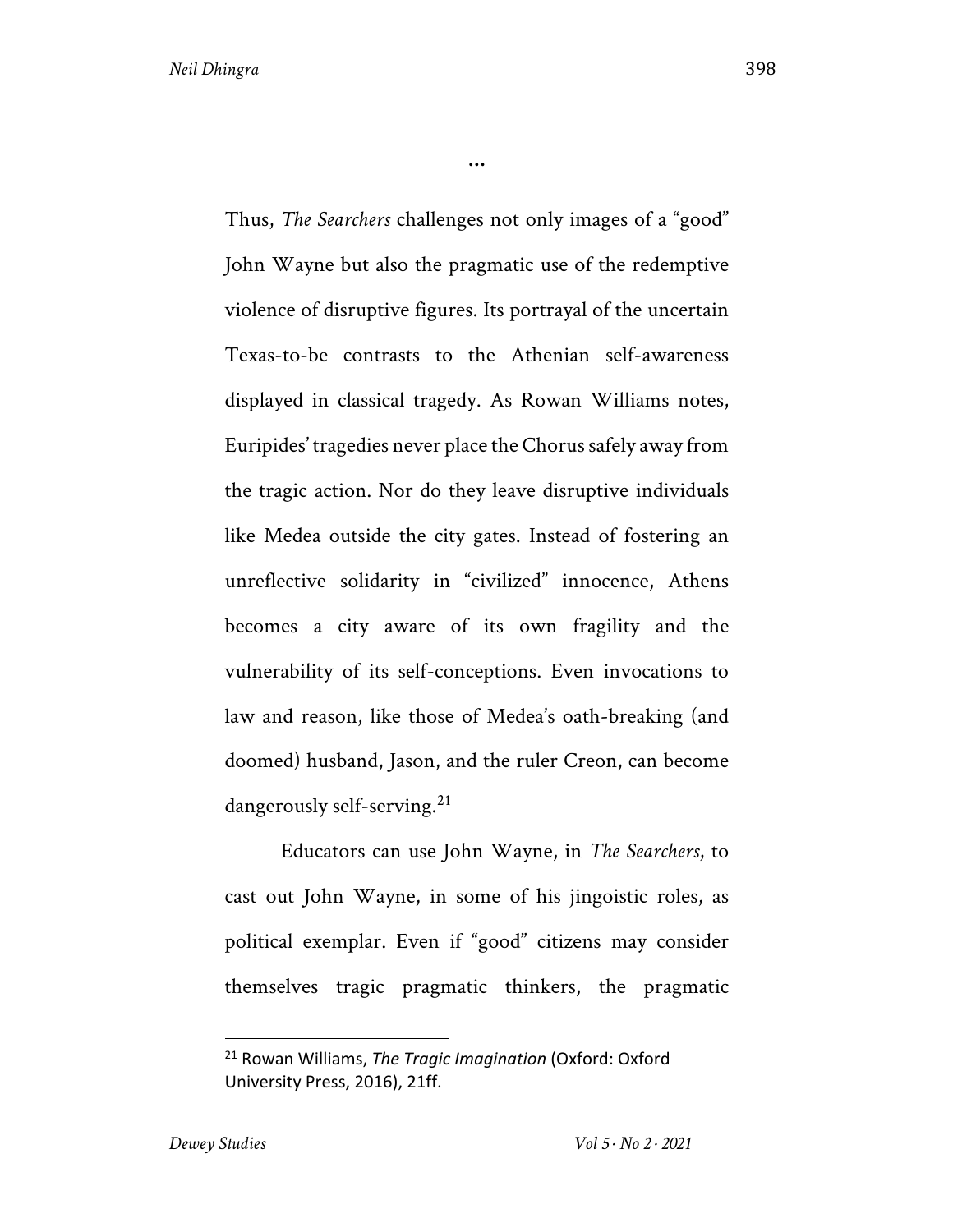recourse to a demagogue for protection likely reveals selfserving existential commitments. These commitments, even if subdued and concealed and limited to dark times, may resemble those of the demagogue. *The Searchers* invites what Dewey and Glaude recognize as *self*-discovery. After all, as Du Mez argues, the evangelical negotiation of Jesus and John Wayne reveals that their Jesus had already contained quite a bit of John Wayne. This remains so, even if he is left outside, silhouetted in a doorway.

Amidst our crisis of liberal democracy, college educators should use *The Searchers* to help students question any reliance on John Wayne-figures, including populist leaders. Educators should ask students what the society in *The Searchers* may fail to realize about itself, particularly its "savagery" and virulent racism. This society, and now perhaps ours, have left violent protectors safely outside individual tragic figures, superseded by "civilization"—and perhaps kept themselves from self-knowledge. A good assignment for civic education amidst crisis would ask students to imaginatively write about what happens after *The Searchers* ends.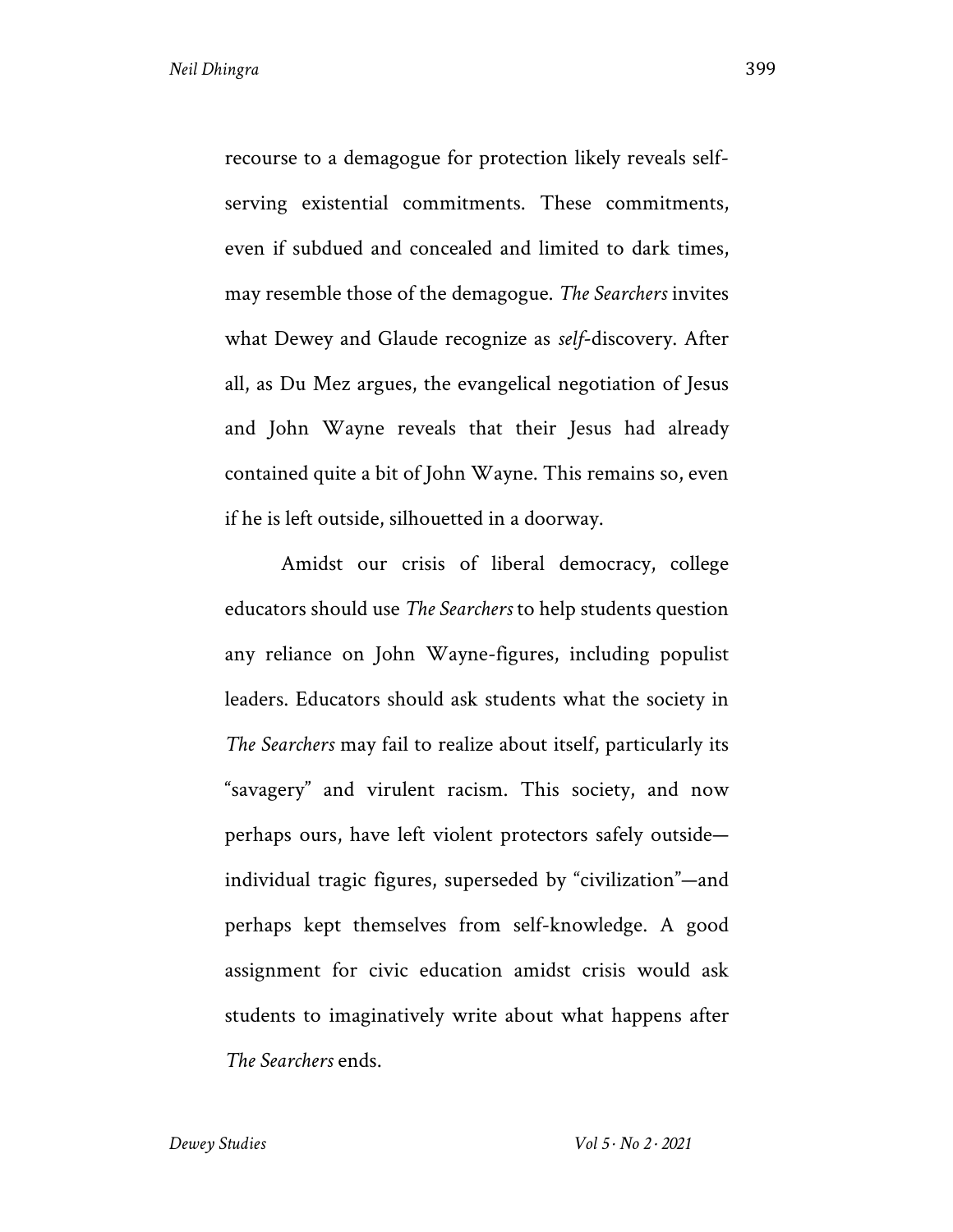## **References**

Alvis, J David and John E. Alvis. "Heroic Virtue and the Limits of Democracy in John Ford's The Searchers." *Perspectives on Political Science* 38, no. 2 (2009): 69-78.

Anton, Michael. "The Flight 93 Election." *Claremont Review of Books*, September 5, 2016.

Blake, Richard. *AfterImage: The Indelible Catholic Imagination of Six American Filmmakers*. Chicago: Loyola Press, 2000.

Bourne, Randolph. "Twilight of the Idols." In *War and the Intellectuals: Collected Essays, 1915-1919*, edited by Carl Resek. New York: Harper, 1969.

Carter, Matthew. *Myth of the Western: New Perspectives on Hollywood's Frontier Narrative.* Edinburgh: Edinburgh University Press, 2014.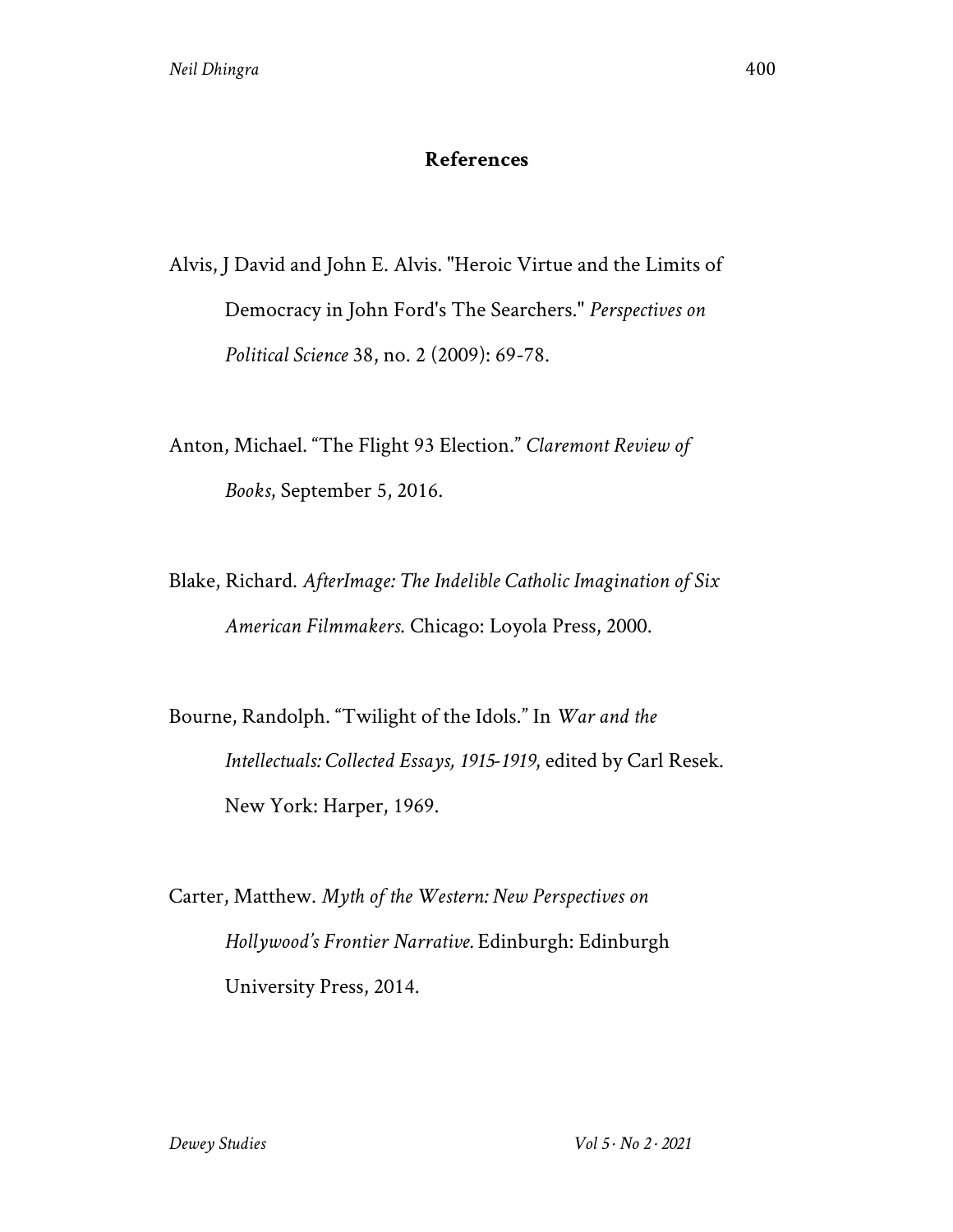Cole, Daniel. "Donald Trump is Not John Wayne." *Comment,* September 1, 2021.

Du Mez, Kristin Kobes. *Jesus and John Wayne: How White Evangelicals Corrupted a Faith and Fractured a Nation.* New York: Liveright Publishing, 2020.

Fuller, Graham. "The Searchers." *Sight & Sound* 22, no. 11 (2012).

- Glaude, Eddie S. *In a Shade of Blue: Pragmatism and the Politics of Black America*. Chicago: University of Chicago Press, 2007.
- Hanson, Victor Davis. "Donald Trump, Tragic Hero." *National Review*, April 12, 2018.
- Hildreth, Roudy W. "Reconstructing Dewey on Power." *Political Theory* 37, no. 6 (2009): 780-807.
- Hochschild, Joshua. "Once Upon a Presidency." *American Mind*, February 19, 2021.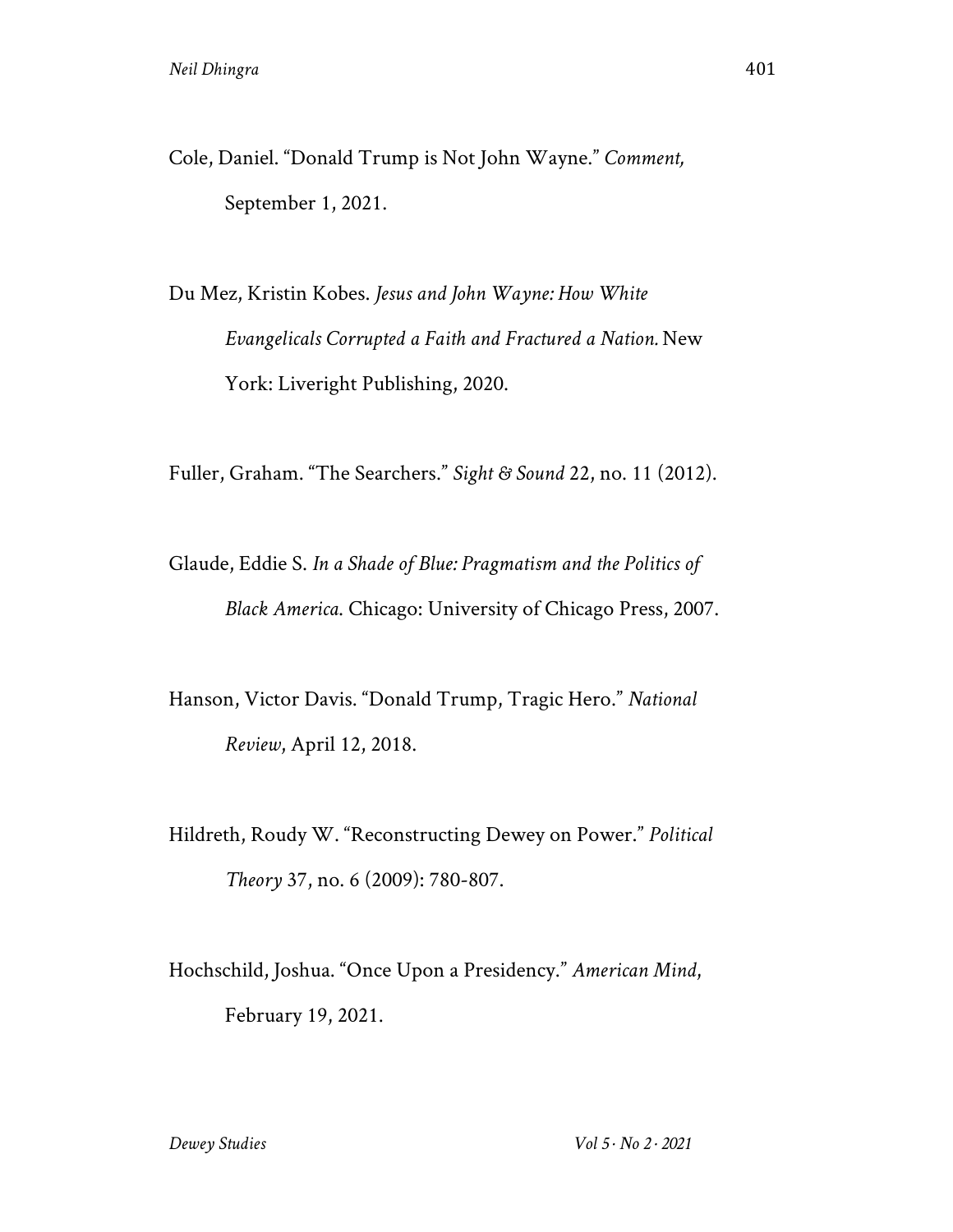Montevecchio, Caesar A. "Eucharistic Imagery in Film: Two Patterns of Usage." *Journal of Religion & Film* 19, no. 1 (2015): 1-27.

Nugent, Frank. *The Searchers: Shooting Script*. Alexandria, VA: Alexander Street Press, 2004.

- Pippin, Richard. *Hollywood Westerns and American Myths*. New Haven: Yale University Press, 2010.
- Slotkin, Richard. *Gunfighter Nation: The Myth of the Frontier in Twentieth Century America*. Norman, OK: University of Oklahoma Press, 1998.
- Smith, Anthony Burke. "The Nationalization of the Catholic Imagination: The Westerns of John Ford." *US Catholic Historian* 17, no. 3 (1999): 51-66.
- Stitzlein, Sarah M. "Habits of Democracy: A Deweyan Approach to Citizenship Education in America Today." *Education and Culture* 30, no. 2 (2014): 61-86.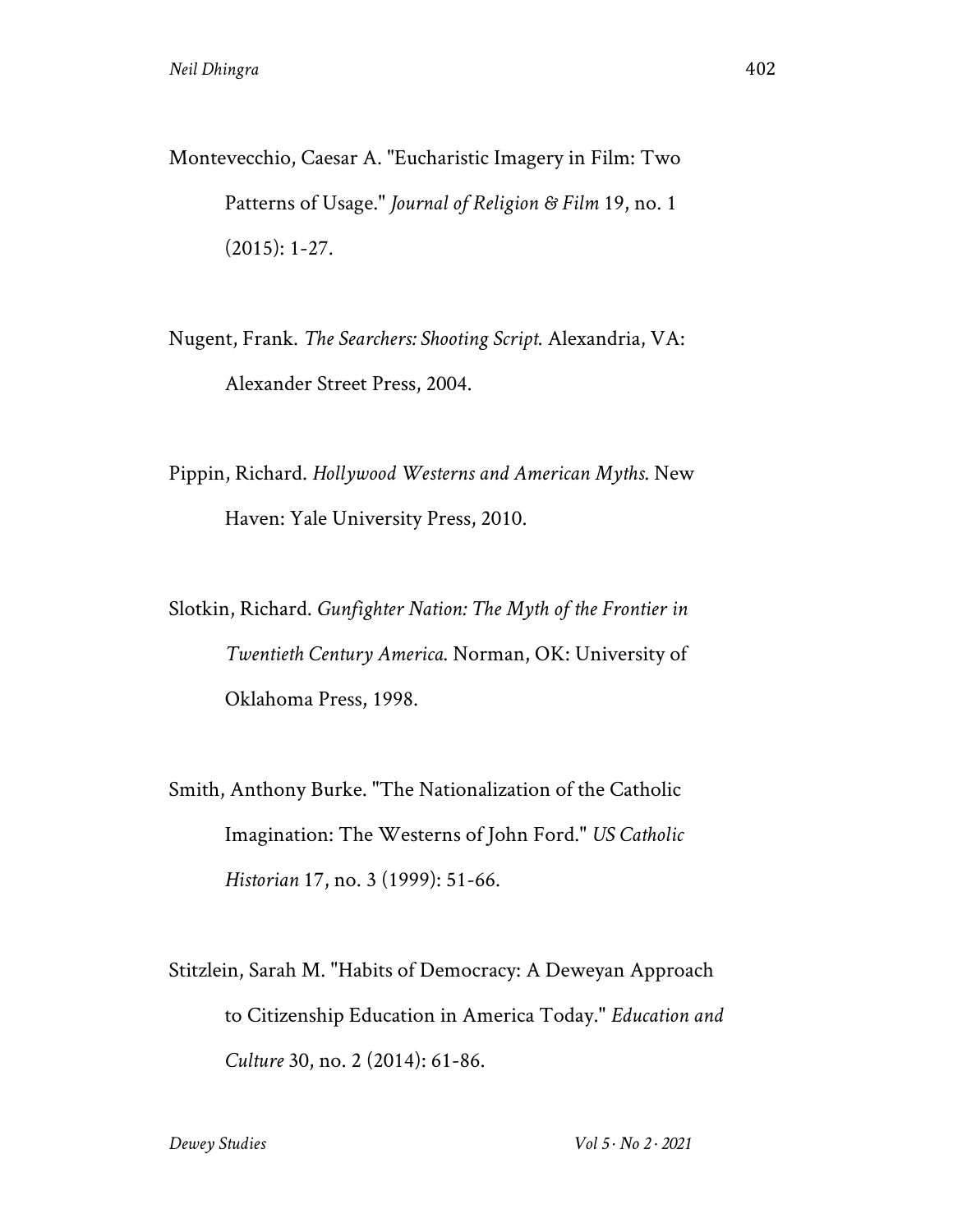Valeriano, Brandon. "Teaching Introduction to International Politics with Film." *Journal of Political Science Education* 9 (2013): 57-72.

Warshow, Robert. "Movie Chronicle: The Westerner." In *The Immediate Experience*: *Movies, Comics, Theatre, and Other Aspects of Popular Culture*. Cambridge, MA: Harvard University Press, 2001.

Wheatland, Casey J. "'They're Saved from the Blessings of Civilization:' Violence, Law, and Progress in the Westerns of John Ford." *The Philosophical Journal of Conflict and Violence* 4, no. 2 (2020): 59-80.

Williams, Rowan. *The Tragic Imagination*. Oxford: Oxford University Press, 2016.

Williams, Rowan. "War and Statecraft: An Exchange." *First Things*. March 2004.